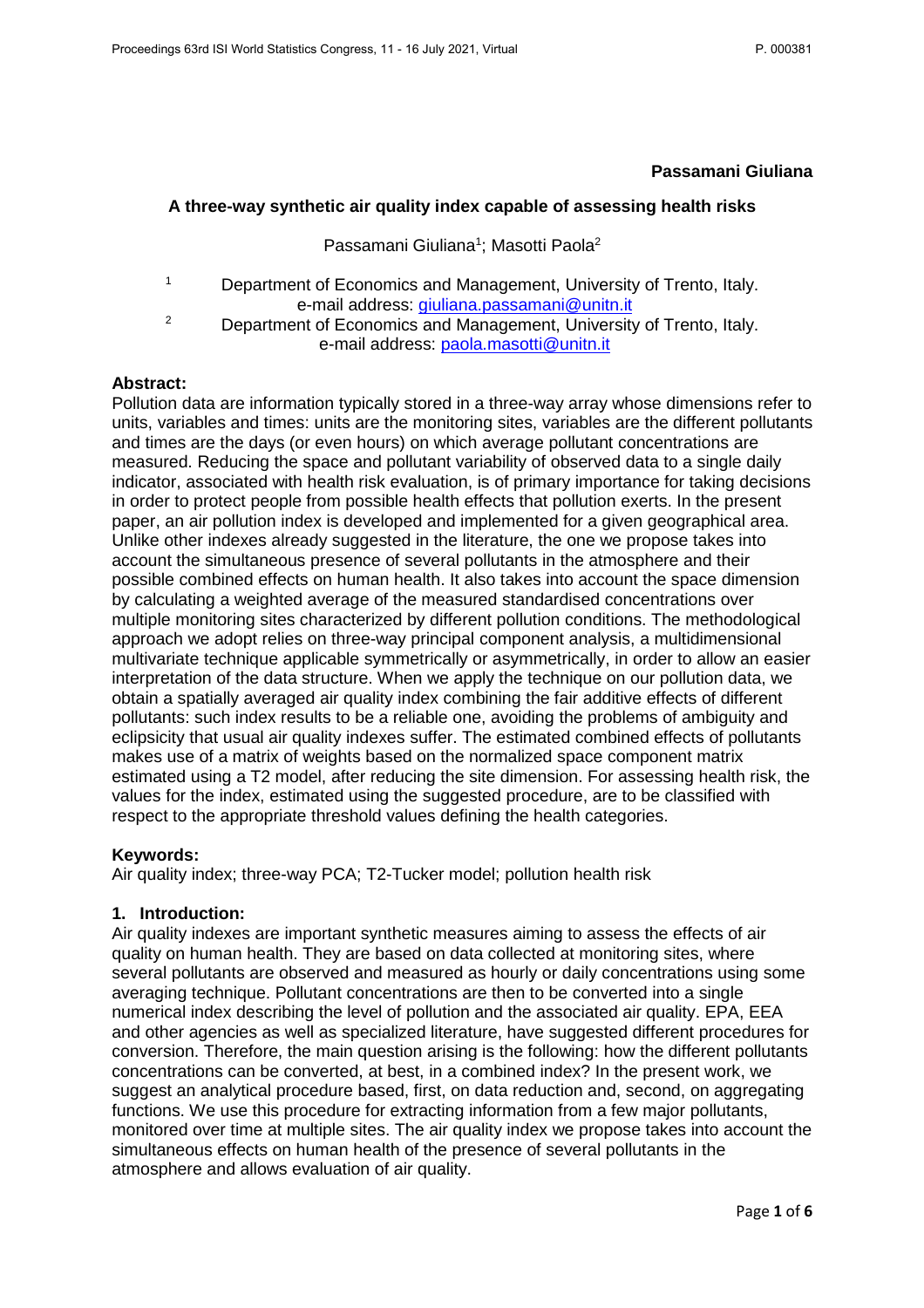## **2. Methodology:**

In a given geographical area, air pollution data are concentration values observed at monitoring sites where several pollutants are measured. Though recorded using the same measurement unit, the average daily concentrations represent values varying within ranges that are different for each pollutant. For this reason, they must be standardised before being analysed. The standardised daily values for each pollutant, at the different monitoring sites, are then collected into a three-way data array **X,** of dimension (*T* x *I* x *K*): its generic

element is x*tik*, where *t* denotes the time, *i* the site and *k* the pollutant. It is an array of values subscripted by three indices, one for each of the A, B and C modes.

In order to reduce the site and pollutant dimensions - that is the B and C modes of the data array - into a smaller number of components, the specialized literature proposes quite a few statistical procedures. Given the asymmetrical reduction objective of our approach, between the two most popular approaches, the Tucker and the Parafac/Candecomp models, we prefer to focus the attention on the Tucker (T2) model (Tucker, 1966) and to use the notation developed by Kiers (2000) and adopted by Giordani et al. (2014).

Considering the **X** array as a collection of *T* matrices of order (*I* x *K*), we can define a new matrix **X***A* of order (*T* x *IK*), and write the T2 model, without loss of generality with respect to the T3 model, as follows:

$$
\mathbf{X}_A = \mathbf{A}\mathbf{G}_A (\mathbf{C} \otimes \mathbf{B}') + \mathbf{E}_A \tag{1}
$$

where **A** is a (*T* x *T*) matrix that, differently from the T3 model, will not be reduced in the T2 model. **G***A* is the matricized core array, a (*T* x *PQ*) matrix whose column elements are the interactions between the reduced components of the P sites and of the Q pollutants. **C** is a (*K* x *Q*) matrix and **B** is a (*I* x *P*) matrix, which are the component matrices for the B and C modes, and  $\mathbf{E}_A$  is a (*T* x *IK*) matrix of errors.

In terms of the single standardised observation x*tik*, model (1) can be written as:

$$
X_{tik} = \sum_{p=1}^{P} \sum_{q=1}^{Q} b_{ip} c_{kq} g_{tpq} + e_{tik}
$$
 (2)

where *bip* and *ckq* are the elements of the component matrices and represent, respectively, the loading of the *i*-th site on the *p*-th reduced site component and the loading of the *k*-th pollutant on the *q*-th reduced pollutant component.

The advantage of analysing **X** using a T2 model, instead of a standard Principal Component Analysis (PCA) fixed-effects factor analysis model, is that T2 takes into account the possible two-way interactions among the data, while information coming from PCA is incomplete. The estimated parameter matrices of the T2 model (1) are obtained by minimising the sum of the squared residuals, using an Alternating Least Squares (ALS) algorithm implemented in the package ThreeWay available with the R software (Giordani et al., 2014, p.3). The choice of the number of reduced components in either mode should be based on the maximum variability explained, while keeping their number as low as possible.

The idea we have in mind is to get a final single time series of values measuring the regional level of pollution resulting from the joint combined effects of the pollutants. In order to end up with a single time series, if the application of the technique suggests values larger than one for the number *P* and *Q* of reduced components, we have to aggregate the components. Therefore, the procedure will consist of two stages: in the first one, we reduce the B and C modes of matrix **X** and, in the second one, we aggregate the resulting reduced columns of the core matrix. The reduction must take into account the characteristics of the monitoring sites and of the pollutants. For the monitoring sites, the differences among them refer to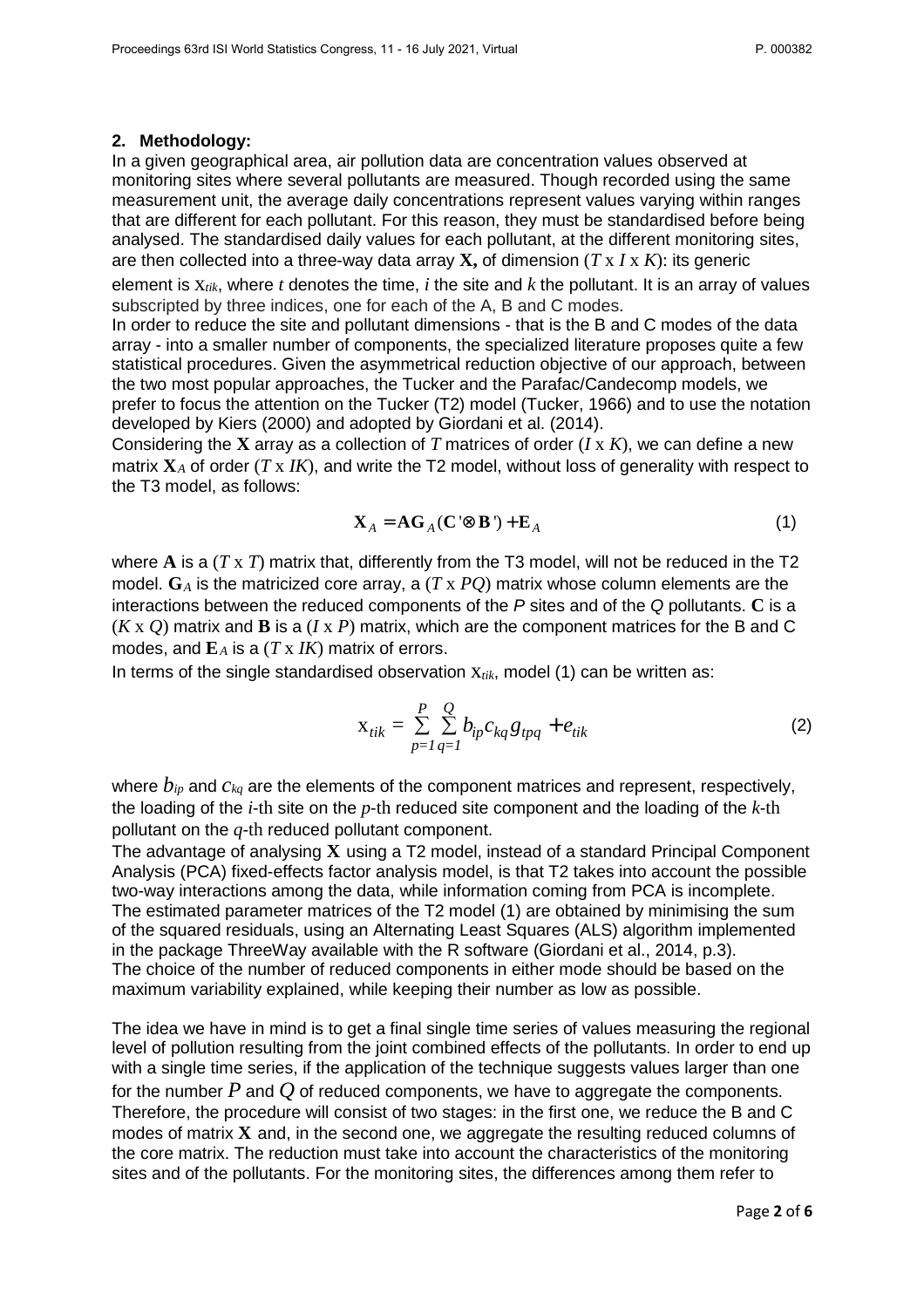traffic conditions and to density of population, while, for the pollutants, the differences are more contrasting, so that it is reasonable that more components are needed for explaining their observed variability.

When we empirically analyse space dimension, it emerges a comparable homogeneity of the sites and, therefore, it is reasonable to assume that we can reduce the *I* different monitoring sites to just one component, that is  $P = 1$ . For aggregating the different sites, we follow an approach connected with PCA. We know that the objective of PCA is to find unit length linear combinations of the variables showing the greatest variances, so that the eigenvectors resulting from a PCA eigen decomposition of a covariance matrix of observed variables, are returned in orthonormal form, that is uncorrelated and normalized. Therefore, our procedure suggests the application of a normalization technique which takes the following form:

$$
\hat{\mathbf{x}}_{tk} = \sum_{i=1}^{I} (\hat{b}_i)^2 \mathbf{x}_{tik}
$$
 (3)

where  $\sum (\hat{b}_i)^2 = 1$ . This aggregation formula has the advantage of transforming in normalized weights the loadings associated to the different sites.

Instead, for aggregating the different pollutants over the *Q* reduced dimension, we use a formula suggested by Swamee and Tyagi (1999):

$$
I_{\rho}(t) = \left(\sum_{q=1}^{Q} \left(\sum_{k=1}^{K} \hat{c}_{kq} \hat{x}_{tk}\right)^{\rho}\right)^{\frac{1}{\rho}}
$$
(4)

where ρ is a positive real number. The aggregation (4) takes into consideration the fair additive effects of combining pollutants and is free from eclipsicity, i.e. false security, and is defined so that ambiguity, i.e. unnecessary alarm, is minimized. Moreover, the aggregation (4) focuses on the pollutants having high pollution levels. Also Ruggieri and Plaia (2011) and Plaia et al. (2013) have applied the same formula for measuring air quality.

Though formula (4) gives a daily measure of the overall pollution index, in order to use it for assessing air quality, we need to define appropriate threshold values for health categories.

## **3. Result:**

Due to the availability of data, we must restrict our empirical analysis to just three pollutants: particulate matter less than 10 micrometers,  $PM_{10}$ , nitrogen dioxide,  $NO<sub>2</sub>$ , and ozone,  $O<sub>3</sub>$ . According to European Citeair index directives, these represent the mandatory pollutants for calculating any background pollution index. With respect to them, we have daily data covering the period 2014-2015, collected at several monitoring sites: the resulting three-way data array contains concentrations data recorded using the same measurement unit, i.e. in terms of micrograms per cubic meter (µg/m3). However, the average daily concentration values differ both in terms of range and of seasonal patterns. To transform air pollutant concentrations into comparable indexes in the range [0, 100], we use an algorithm involving piecewise linear functions, as in Murena (2004):

$$
X_{tik} = \frac{X_H - X_L}{BP_{Hk} - BP_{Lk}} (y_{tik} - BP_{Lk}) + X_L
$$
 (5)

where  $V_{tik}$  is the daily concentration of pollutant k at site i on day t,  $BP_{Hk}$  ( $BP_{Lk}$ ) is the breakpoint  $\geq$  ( $\leq$ ) than  $y_{tik}$  and  $x_H$  ( $x_L$ ) is the x value corresponding to  $BP_{Hk}$  ( $BP_{Lk}$ ). The resulting x*tik* value will vary within the same range for any pollutant and will be characterized by the following upper threshold values: 25 for "good air quality"; 50 for "low pollution"; 70 for "moderate pollution"; 85 for "unhealthy for sensitive groups"; 100 for "unhealthy".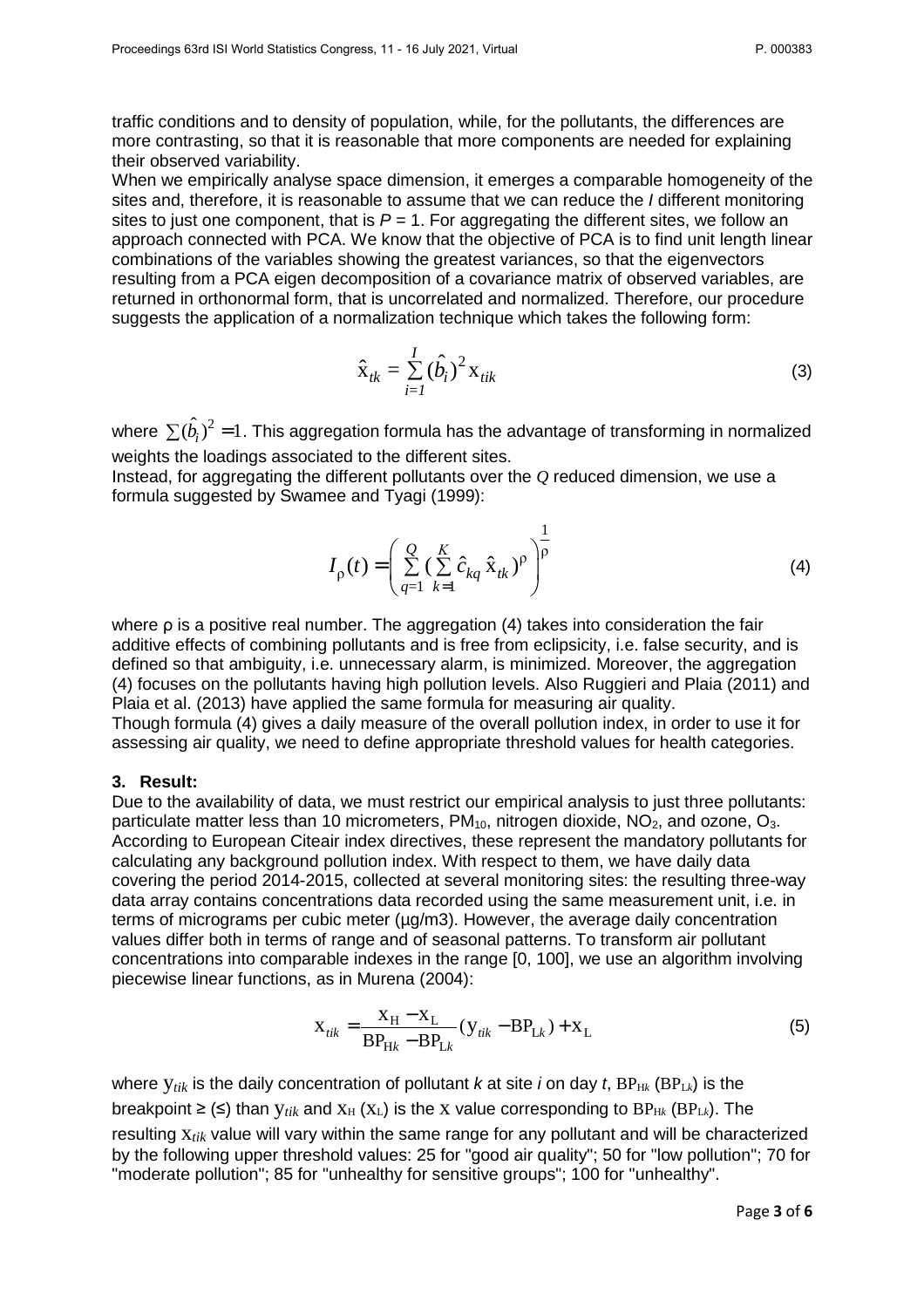The three-way data array **X** available for the empirical analysis is of dimensions (730 x 5 x 3). With the aim of showing the kind of data we are working with and their seasonal pattern, in Figure 1 we represent the standardised data for the three pollutants at a single chosen monitoring site, located in the main town of the region. We recall that we have corresponding data for other four sites located in the geographical area of interest.



Figure 1: Standardised daily observations, over 2014 and 2015, for the pollutants: PM<sub>10</sub> (navy), NO<sub>2</sub> (maroon) and O3 (green), at Trento PSC monitoring site (threshold lines in black).

In the figure, we report the standard threshold reference lines for assessing air quality with respect to each pollutant. As can be noticed, most days can be classified in the categories "low pollution" (threshold value of 50) and "moderate pollution" (threshold value of 70), for any of the three pollutants, but, there are also days classified as "unhealthy for sensitive groups".

Given this datast, we aim to estimate an overall air quality index capable of taking into account the possible combined effects of different pollutants on human health.

If we impose on model (2) the restrictions  $P = Q = 1$ , the estimation procedure would result in a pollution time series index that does not need further aggregation of pollutant components.

Instead, if we allow the pollutant C mode to be reduced to  $Q = 2$  components - which is more realistic given the different characteristics of the pollutants - and then we aggregate the pollutant components using the formula (4) of Swamee and Tyagi, with  $\rho = 3$ , the procedure would result in another index measuring overall air pollution condition on that particular day. The two pollution indexes obtained as just described are represented in Figure 2: the first one, IndexT211, in red and the second one, IndexT212i3ms, in blue.



Figure 2: Estimated overall pollution indexes, without normalizing the site loadings (threshold lines in black).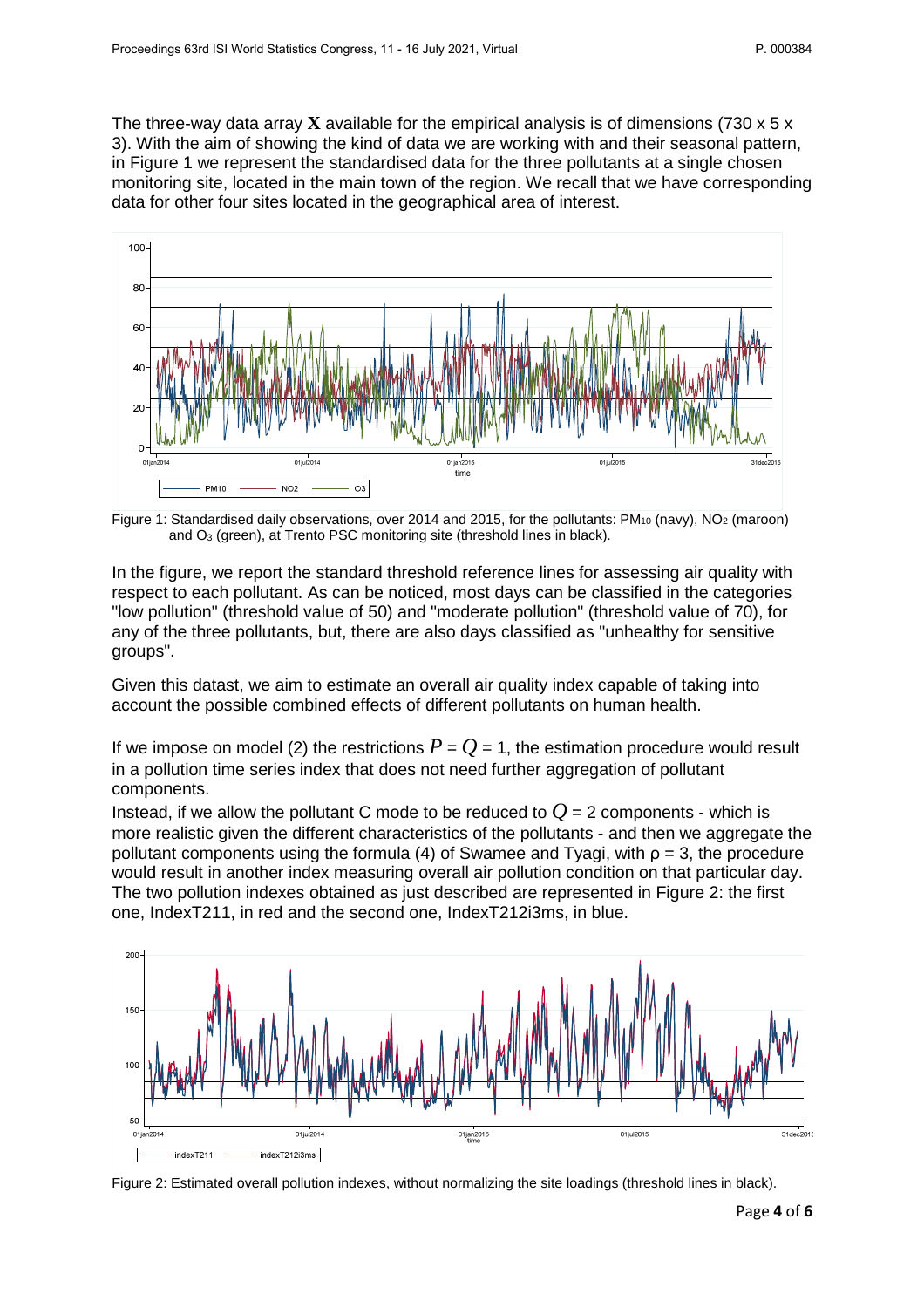What we can notice is that both pollution indexes, which are very similar, take on values that are well beyond the threshold values defined for any single standardised pollutant. In other words, if we use these overall indexes measuring the combined effects of pollutants on health, we need new threshold values for delimiting health risk categories.

Instead, if we apply the following suggested procedure, we end up with very interesting estimated values for the overall pollution index. The procedure consists of these steps:

- estimate model (1) choosing the smallest combination of  $P$  and  $Q$  which gives the highest fit:
- normalize the site loadings by calculating their squares and then apply formula (3) for space aggregation and formula (4) for pollutant aggregation: the result is a single time series index measuring the combined pollution levels;
- for assessing health risks, compare the values of the resulting index with the threshold values used for standardising observed pollutant concentrations.

It is interesting to consider more closely the air quality index resulting from the application of the just suggested estimation procedure. In Figure 3 we represent the standardised observations on the pollutants at Trento PSC monitoring site, as in Figure 1, together with the estimated new overall pollution index, indexT2122i3ms.



Figure 3: The overall estimated pollution index (black) and the standardised daily observations for  $PM_{10}$  (navy), NO<sub>2</sub> (maroon) and O<sub>3</sub> (green), at Trento PSC monitoring site (threshold lines in black).

As can be easily detected, the air quality index appears to move along the maximum values taken on by the pollutants and shows that overall pollution levels are mostly classified as "low pollution" and "moderate pollution" with many values classified as "unhealthy for sensitive groups" and few even "unhealthy" in summer 2015. Other studies have developed indices based on the maximum operator as an aggregation function, either of sub-indices defined as equivalent measures of the observed air pollutants, or of sub-indices based on order statistics, as percentiles and maxima. The first is the case of the Pollution Standard Index (PSI) introduced by Ott and Hunt (1976) and Ott(1978), while the second is the case of indices obtained by means of hierarchical aggregation processes based on the median and the maximum, as in Bruno and Cocchi (2002).

What we can conclude is that the proposed procedure, which uses, for the loadings, a normalization technique based on the same constraint applied when finding the principal components in PCA, gives a very reliable air quality index comparable with the ones suggested in the literature. Moreover, the threshold reference values for health categories are just the standard ones.

## **4. Discussion and Conclusion:**

Highlighting the importance of having a trustworthy combined air pollution index measuring the actual air quality in a certain geographical area on which are located multiple monitoring